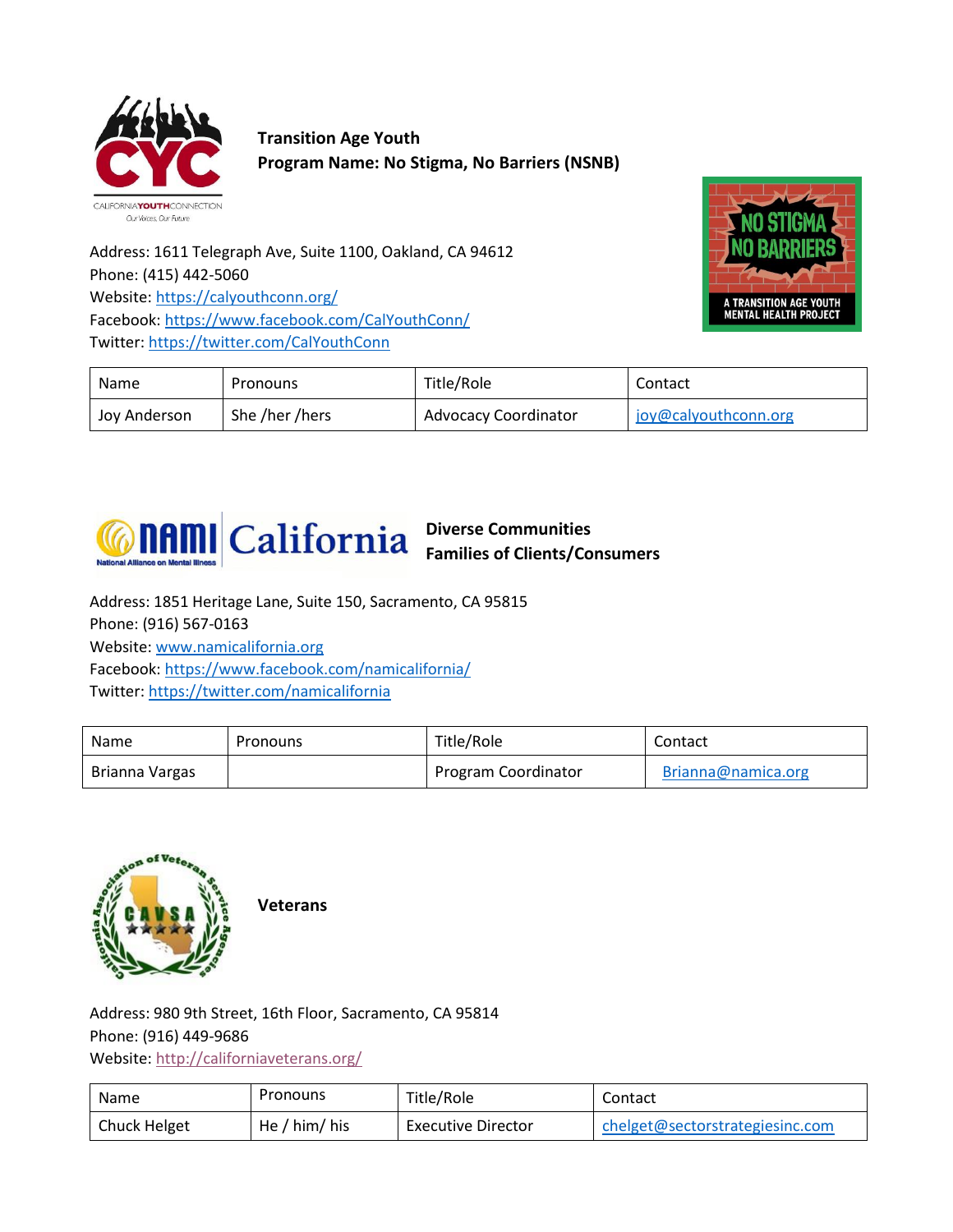

 **Clients/Consumers Program Name: ACCESS California** 

Address: 720 Howe Avenue, Sacramento, CA 95825 Phone: (916) 376-7736 NorCalMHA Website: <https://www.mhanca.org/> ACCESS California website[: https://www.accesscalifornia.org/](https://www.accesscalifornia.org/) Facebook:<https://www.facebook.com/NorCalMHA/> Twitter[: https://twitter.com/search?q=norcalmha&src=typd](https://twitter.com/search?q=norcalmha&src=typd)



| Name                  | Pronouns         | Title/Role                 | Contact               |
|-----------------------|------------------|----------------------------|-----------------------|
| Andrea L. Crook       | she / her / hers | Director of Advocacy       | acrook@norcalmha.org  |
| <b>Tiffany Carter</b> |                  | Statewide Advocacy Liaison | tcarter@norcalmha.org |



**LGBTQ Program Name: Out4MentalHealth**

**California LGBTQ Health and Human Services Network A Program of Health Access Foundation** Address: 1127 11th St. Suite 925, Sacramento, CA 95814 Phone: (916) 497-0923 Website: [out4mentalhealth.org](https://californialgbtqhealth.org/about-us/out4mentalhealth/) Facebook:<https://www.facebook.com/CALGBTQHealth> Twitter[: https://twitter.com/CALGBTQHealth](https://twitter.com/CALGBTQHealth)



| Name           | Pronouns         | Title/Role                               | Contact                    |
|----------------|------------------|------------------------------------------|----------------------------|
| Poshi Walker   | ze / zir / zirs  | LGBTQ Programs Director, NorCal          | pwalker@norcalmha.org      |
|                |                  | <b>MHA</b>                               |                            |
| Amanda Wallner | she / her / hers | Director, CA LGBTQ HHS Network           | awallner@health-access.org |
| Nicole Scanlan | they / them /    | <b>LGBTQ Programs Coordinator</b>        | nscanlan@norcalmha.org     |
|                | theirs           |                                          |                            |
| Mandy Taylor   | she / her / hers | <b>Outreach and Advocacy Coordinator</b> | mtaylor@health-access.org  |